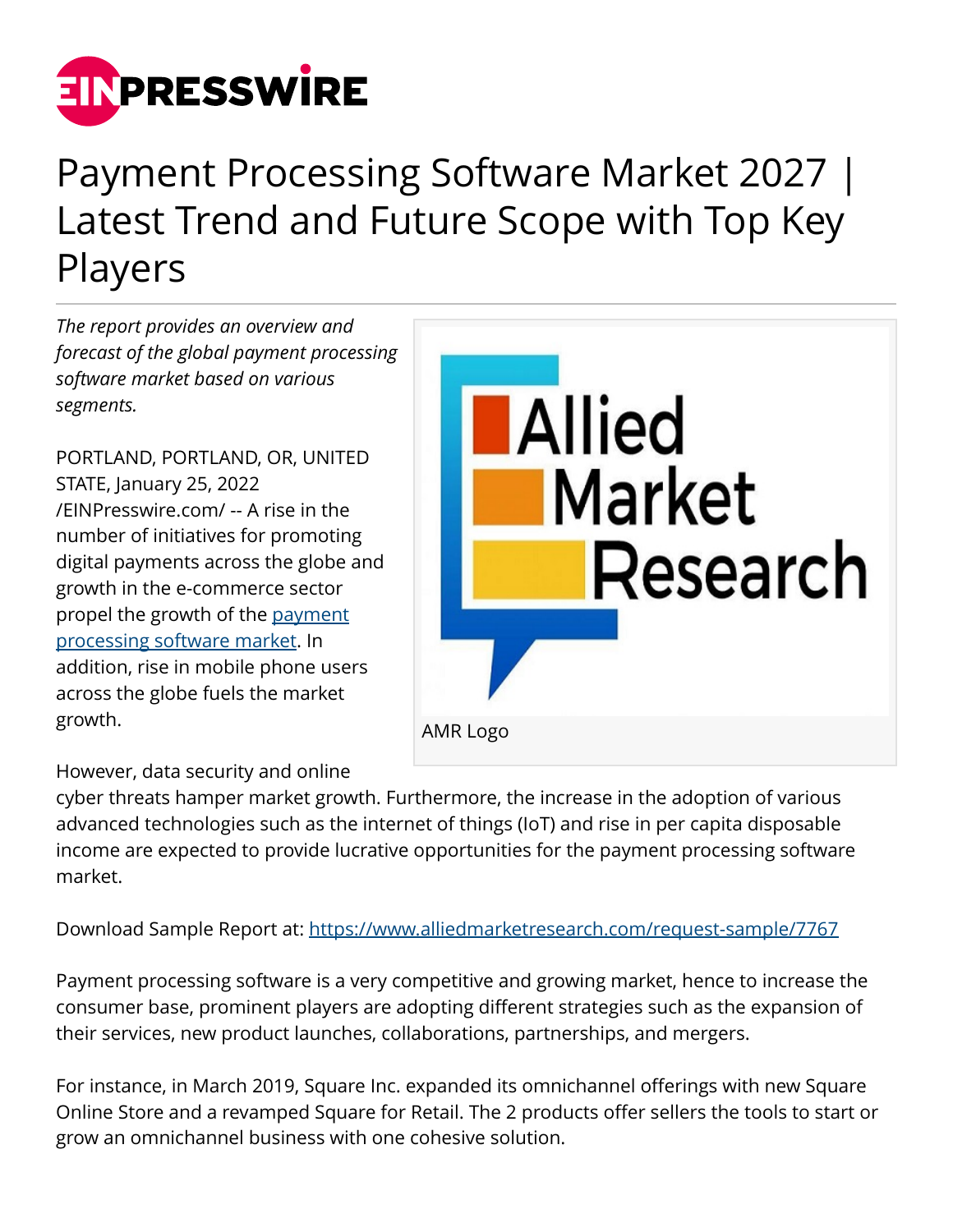Asia-Pacific region is expected to have the largest payment processing software market share during the forecast period, owing to emerging economies such as India, China, and South Korea and increase in smartphone users in the region.

In addition, the e-commerce sector in countries such as India is growing at a rapid pace. People prefer to buy things online instead of going physically to stores, which created demand among enterprises for efficient payment processing software, which, in turn, boosts growth of the market.

Major players include Adyen , Alipay, Alphabet Inc., Authorize.Net, BlueSnap, CCBill, Due, First Data Corporation, Global Payments PayU, Jack Henry & Associates Paysafe, PayPal Holdings Inc., Stripe, Square Inc., Wirecard, and Visa Inc.

COVID-19 scenario analysis:

• Since the COVID-19 virus outbreak in December 2019, the disease has spread to almost all countries around the globe, with the WHO declaring it a public health emergency. The global impacts of the disease are already starting to be felt, and expected to significantly affect.

• Though governments have imposed lockdowns to contain spread of the virus, businesses have shifted to online mode and are doing financial transactions online to run their operations, which boosts the adoption of payment processing software.

• Rise in e-commerce sales has been witnessed during pandemic, which in, turn, contributes to the payment processing software market growth.

• Overall, this pandemic will have a positive impact on the payment processing software market.

For Purchase Enquiry: <https://www.alliedmarketresearch.com/purchase-enquiry/7767>

Thanks for reading this article; you can also get an individual chapter-wise section or region wise report versions like North America, Europe, or Asia.

If you have any special requirements, please let us know and we will offer you the report as per your requirements.

Lastly, this report provides market intelligence in the most comprehensive way. The report structure has been kept such that it offers maximum business value. It provides critical insights on the market dynamics and will enable strategic decision-making for the existing market players as well as those willing to enter the market.

Similar Reports: